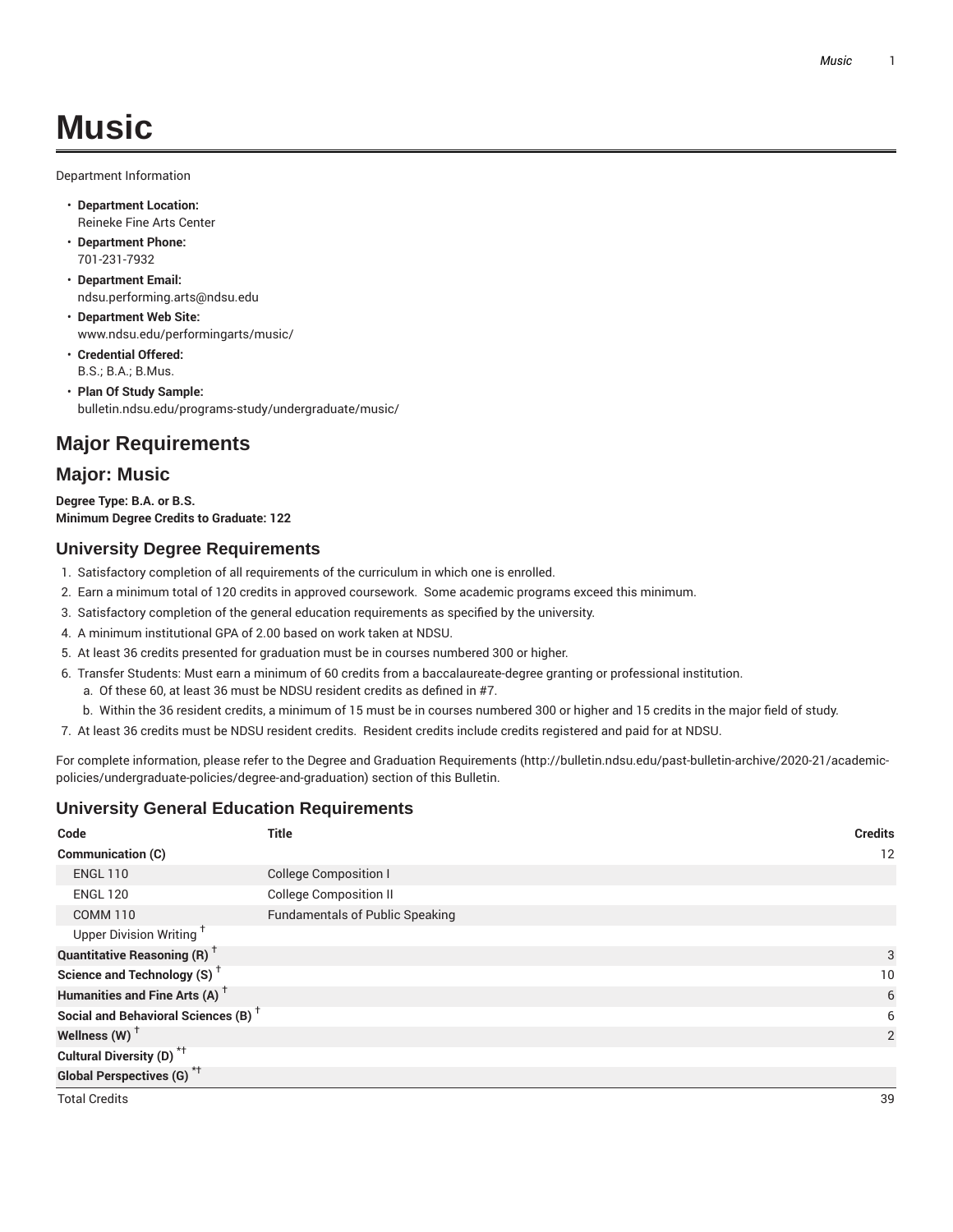- \* May be satisfied by completing courses in another General Education category.
- † General education courses may be used to satisfy requirements for both general education and the major, minor, and program emphases, where applicable. Students should carefully review major requirements to determine if specific courses can also satisfy these general education categories.
- A list of university approved general education courses and administrative policies are available here (http://bulletin.ndsu.edu/past-bulletinarchive/2020-21/academic-policies/undergraduate-policies/general-education/#genedcoursestext).

#### **Arts, Humanities, and Social Sciences**

#### **Degree Requirements**

**Bachelor of Science (B.S.) Degree –** The completion of a minor program of study, a second major, or a second degree is required.

**Bachelor of Arts (B.A.) Degree –** Second year language proficiency at college level required.

#### **Arts, Humanities and Social Sciences College Requirements**

An additional 9 credits are required by the College of Arts, Humanities and Social Sciences for all Bachelor of Science and Bachelor of Arts degree programs of study, except the Bachelor of Fine Arts degree, the Bachelor of Music degree, the Bachelor of Science in Architecture degree, and the Bachelor of Science degree with a major in Environmental Design:

| Code                                  | Title                                                                            |                                                                                                                                                                                                                                                                                | <b>Credits</b> |
|---------------------------------------|----------------------------------------------------------------------------------|--------------------------------------------------------------------------------------------------------------------------------------------------------------------------------------------------------------------------------------------------------------------------------|----------------|
| <b>AH&amp;SS College Requirements</b> |                                                                                  |                                                                                                                                                                                                                                                                                |                |
|                                       | listed for each area. A course with the WGS prefix can only be used in one area. | Courses used to satisfy any general education requirement cannot be used to also count toward the AH&SS College Requirements. A<br>minimum of three credits is required in each of the 3 following areas for a total of 9 credits. Choose only those courses with the prefixes |                |
| <b>Area One: Humanities</b>           |                                                                                  |                                                                                                                                                                                                                                                                                | 3              |
|                                       | ARB, ENGL, FREN, GERM, HIST, HUM, PHIL, RELS, SPAN, or WGS                       |                                                                                                                                                                                                                                                                                |                |
| <b>Area Two: Social Sciences</b>      |                                                                                  |                                                                                                                                                                                                                                                                                | 3              |
|                                       | ANTH, CJ, COMM, EMGT, POLS, SOC, or WGS                                          |                                                                                                                                                                                                                                                                                |                |
| <b>Area Three: Fine Arts</b>          |                                                                                  |                                                                                                                                                                                                                                                                                | 3              |
|                                       | ARCH, ART, ENVD, LA, MUSC, or THEA                                               |                                                                                                                                                                                                                                                                                |                |
| <b>Total Credits</b>                  |                                                                                  |                                                                                                                                                                                                                                                                                | 9              |

#### **Major Requirements**

| <b>Title</b>                                                             | <b>Credits</b>                                                                                        |
|--------------------------------------------------------------------------|-------------------------------------------------------------------------------------------------------|
|                                                                          |                                                                                                       |
| Introduction to Music History (May satisfy general education category A) | 3                                                                                                     |
| Theory and Analysis I                                                    | 3                                                                                                     |
| Theory and Analysis II                                                   | 3                                                                                                     |
| Ear Training & Sight Singing I                                           |                                                                                                       |
| Ear Training & Sight Singing II                                          | $\mathbf{1}$                                                                                          |
| Skills for Academic Success <sup>1</sup>                                 |                                                                                                       |
| Theory and Analysis III                                                  | 3                                                                                                     |
| Theory and Analysis IV                                                   | 3                                                                                                     |
| Ear Training & Sight Singing III                                         |                                                                                                       |
| Ear Training & Sight Singing IV                                          |                                                                                                       |
| Music History I                                                          | 3                                                                                                     |
| Music History II                                                         | 3                                                                                                     |
| Music Entrepreneurship                                                   | 3                                                                                                     |
|                                                                          | 1                                                                                                     |
| Recital                                                                  |                                                                                                       |
| Recital                                                                  |                                                                                                       |
| Individual Study                                                         |                                                                                                       |
|                                                                          | 6                                                                                                     |
| <b>Applied Piano</b>                                                     |                                                                                                       |
|                                                                          | Capstone Experience (choose from following:) 2<br>Applied Music: Select 6 credits from the following: |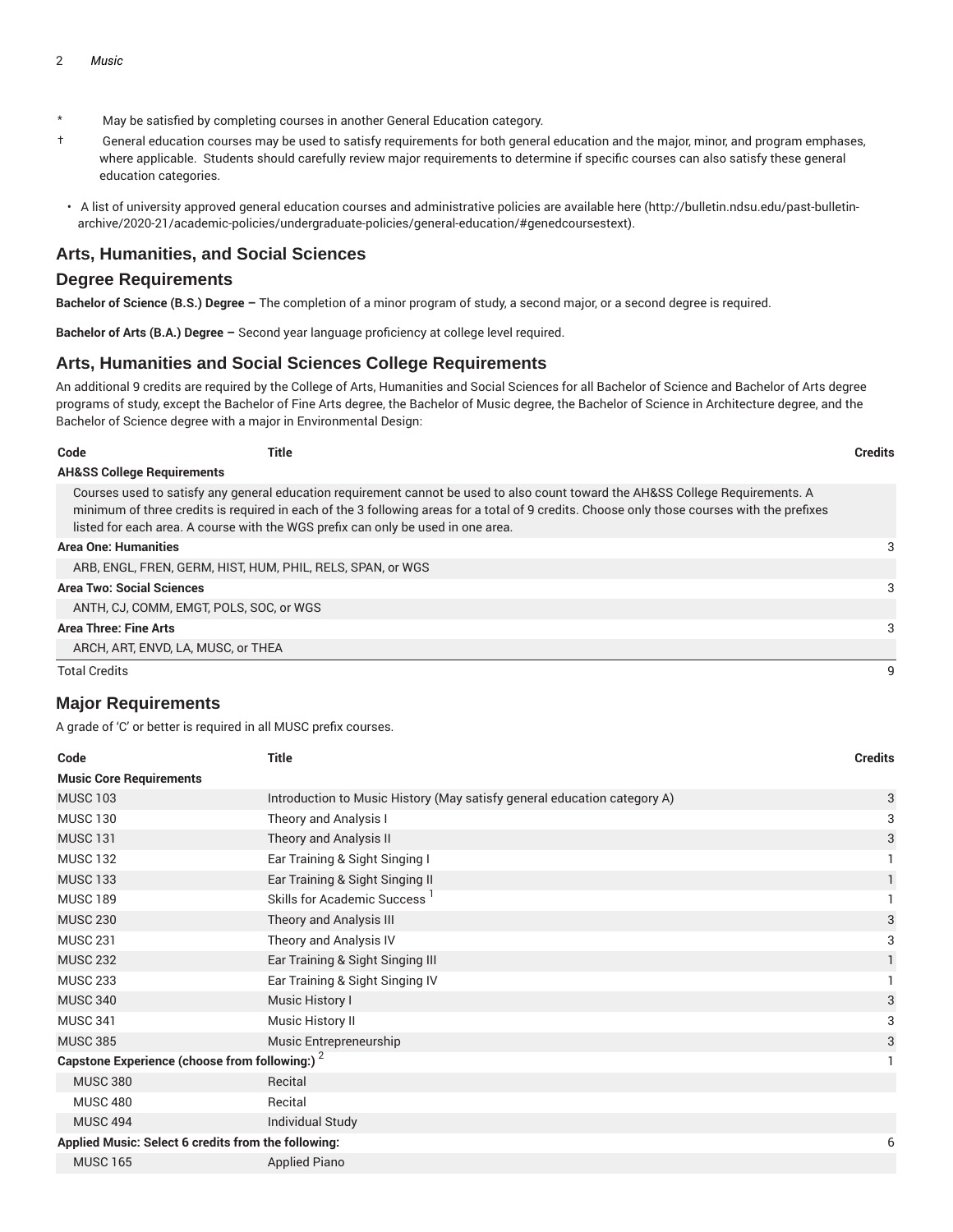| <b>MUSC 167</b>                                               | <b>Applied Voice</b>                  |    |
|---------------------------------------------------------------|---------------------------------------|----|
| <b>MUSC 168</b>                                               | <b>Applied Wind Instruments</b>       |    |
| <b>MUSC 169</b>                                               | <b>Applied Percussion Instruments</b> |    |
| <b>MUSC 170</b>                                               | <b>Applied Upper Strings</b>          |    |
| <b>MUSC 171</b>                                               | <b>Applied Lower Strings</b>          |    |
| <b>MUSC 172</b>                                               | <b>Applied Guitar</b>                 |    |
| <b>MUSC 173</b>                                               | <b>Supplementary Applied Study</b>    |    |
| <b>MUSC 265</b>                                               | <b>Applied Piano</b>                  |    |
| <b>MUSC 267</b>                                               | <b>Applied Voice</b>                  |    |
| <b>MUSC 268</b>                                               | <b>Applied Wind Instruments</b>       |    |
| <b>MUSC 269</b>                                               | <b>Applied Percussion Instruments</b> |    |
| <b>MUSC 270</b>                                               | <b>Applied Upper Strings</b>          |    |
| <b>MUSC 271</b>                                               | <b>Applied Lower Strings</b>          |    |
| <b>MUSC 272</b>                                               | <b>Applied Guitar</b>                 |    |
| <b>MUSC 273</b>                                               | <b>Supplementary Applied Study</b>    |    |
| <b>MUSC 365</b>                                               | <b>Applied Piano</b>                  |    |
| <b>MUSC 367</b>                                               | <b>Applied Voice</b>                  |    |
| <b>MUSC 368</b>                                               | <b>Applied Wind Instruments</b>       |    |
| <b>MUSC 369</b>                                               | <b>Applied Percussion Instruments</b> |    |
| <b>MUSC 370</b>                                               | <b>Applied Upper Strings</b>          |    |
| <b>MUSC 371</b>                                               | <b>Applied Lower Strings</b>          |    |
| <b>MUSC 372</b>                                               | <b>Applied Guitar</b>                 |    |
| <b>MUSC 373</b>                                               | <b>Supplementary Applied Study</b>    |    |
| <b>MUSC 465</b>                                               | <b>Applied Piano</b>                  |    |
| <b>MUSC 467</b>                                               | <b>Applied Voice</b>                  |    |
| <b>MUSC 468</b>                                               | <b>Applied Wind Instruments</b>       |    |
| <b>MUSC 469</b>                                               | <b>Applied Percussion Instruments</b> |    |
| <b>MUSC 470</b>                                               | Applied Upper Strings                 |    |
| <b>MUSC 471</b>                                               | <b>Applied Lower Strings</b>          |    |
| <b>MUSC 472</b>                                               | <b>Applied Guitar</b>                 |    |
| <b>MUSC 473</b>                                               | <b>Supplementary Applied Study</b>    |    |
| Major Ensemble: Select 6 credits from the following:          |                                       | 6  |
| <b>MUSC 111</b>                                               | <b>Marching Band</b>                  |    |
| <b>MUSC 112</b>                                               | <b>University Band</b>                |    |
| <b>MUSC 116</b>                                               | Cantemus                              |    |
| MUSC <sub>117</sub>                                           | <b>Statesmen of NDSU</b>              |    |
| <b>MUSC 215</b>                                               | <b>University Chamber Singers</b>     |    |
| <b>MUSC 303</b>                                               | Wind Symphony                         |    |
| <b>MUSC 304</b>                                               | University Symphony Orchestra         |    |
| <b>MUSC 306</b>                                               | Concert Choir                         |    |
| <b>Music Electives or Emphasis Courses</b>                    |                                       | 15 |
| Performance Attendance: Must enroll for 5 different semesters |                                       |    |
| <b>MUSC 180</b>                                               | Performance Attendance                | 0  |
| <b>Total Credits</b>                                          |                                       | 57 |

<sup>1</sup> MUSC <sup>189</sup> is only required for first-time, first-year students--A first-time, first-year student is defined as <sup>a</sup> student who has not yet completed <sup>a</sup> college course as a college student. Students that are not first-time, first-year students that either transfer into the university or change their major are not required to take MUSC 189.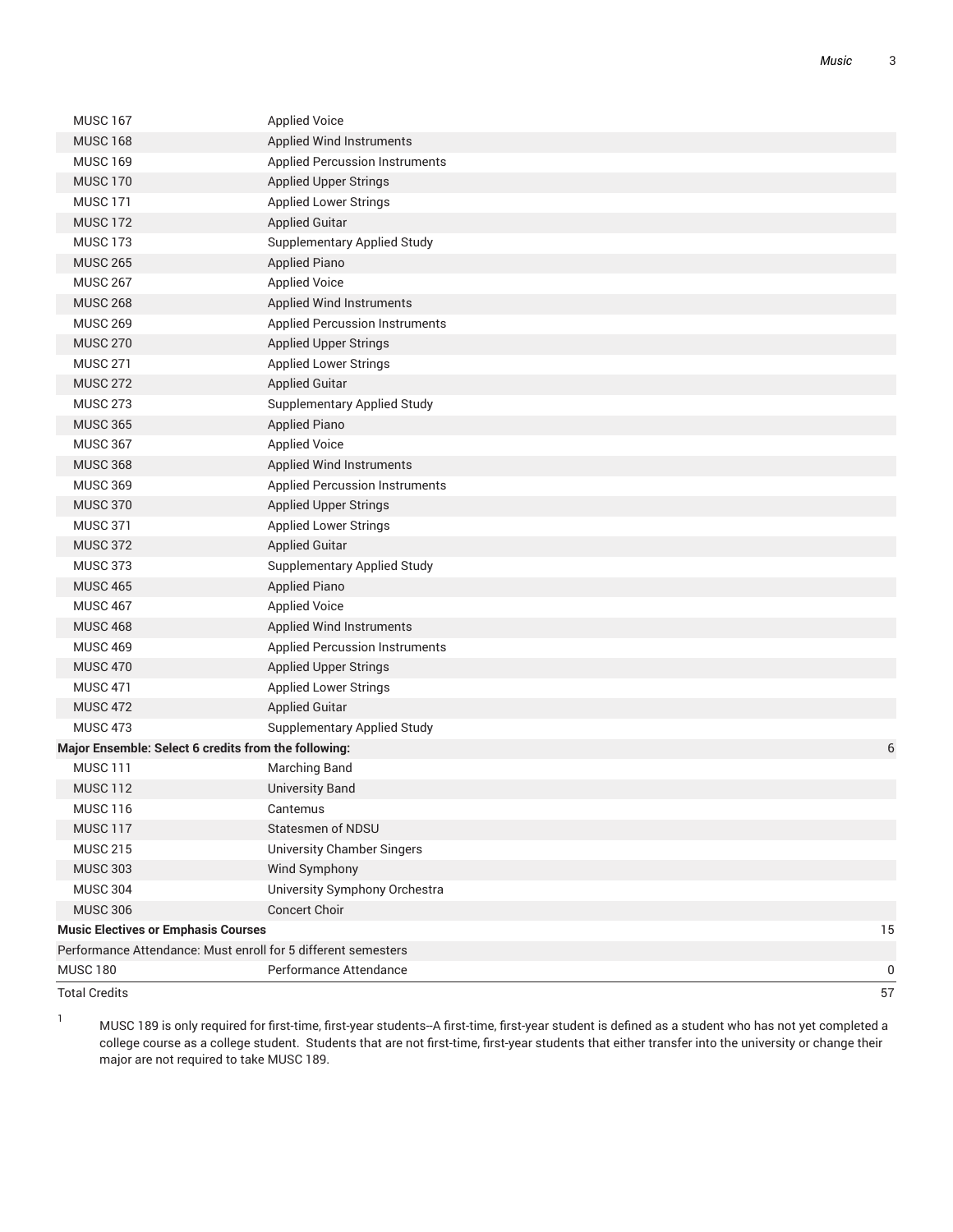- 2 B.A./B.S. Recital Capstone or Individual Study Capstone is fulfilled by registration in MUSC 380 Recital, MUSC 480 Recital, or MUSC 494 Individual Study. The MUSC 494 Individual Study registration is approved by the music faculty and supervised by the adviser. Possibilities include:
	- Half (MUSC 380 Recital) or full (MUSC 480 Recital) recital with program notes.
	- Approved research project on a topic related to music; requires a formal written document (MUSC 494 Individual Study).
	- Approved internship, such as directing an ensemble (e.g. church choir), teaching at the NDSU Academy, observed regularly by the advisor, with a formal written document of the experience (MUSC 494 Individual Study).
	- Approved "lecture recital" with a formal presentation. Lecture recital should be at least the same length as a half recital (MUSC 494 Individual Study)
	- Performance or major opera role or a major solo with ensemble in a formal concert, accompanied by a summary document (MUSC 494 Individual Study)

## **Degree Requirements and Notes**

• Music majors may not declare a music minor.

## **Major Requirements**

## **Major: Music - Instrumental Performance**

#### **Degree Type: B.Mus. Minimum Degree Credits to Graduate: 128**

#### **University Degree Requirements**

- 1. Satisfactory completion of all requirements of the curriculum in which one is enrolled.
- 2. Earn a minimum total of 120 credits in approved coursework. Some academic programs exceed this minimum.
- 3. Satisfactory completion of the general education requirements as specified by the university.
- 4. A minimum institutional GPA of 2.00 based on work taken at NDSU.
- 5. At least 36 credits presented for graduation must be in courses numbered 300 or higher.
- 6. Transfer Students: Must earn a minimum of 60 credits from a baccalaureate-degree granting or professional institution.
	- a. Of these 60, at least 36 must be NDSU resident credits as defined in #7.
	- b. Within the 36 resident credits, a minimum of 15 must be in courses numbered 300 or higher and 15 credits in the major field of study.
- 7. At least 36 credits must be NDSU resident credits. Resident credits include credits registered and paid for at NDSU.

For complete information, please refer to the Degree and Graduation Requirements (http://bulletin.ndsu.edu/past-bulletin-archive/2020-21/academicpolicies/undergraduate-policies/degree-and-graduation) section of this Bulletin.

## **University General Education Requirements**

| Code                                                 | Title                                  | <b>Credits</b> |
|------------------------------------------------------|----------------------------------------|----------------|
| Communication (C)                                    |                                        | 12             |
| <b>ENGL 110</b>                                      | <b>College Composition I</b>           |                |
| <b>ENGL 120</b>                                      | <b>College Composition II</b>          |                |
| <b>COMM 110</b>                                      | <b>Fundamentals of Public Speaking</b> |                |
| Upper Division Writing <sup>+</sup>                  |                                        |                |
| <b>Quantitative Reasoning (R)</b> <sup>†</sup>       |                                        | 3              |
| Science and Technology (S) <sup><math>†</math></sup> |                                        | 10             |
| Humanities and Fine Arts (A) <sup>+</sup>            |                                        | 6              |
| Social and Behavioral Sciences (B) <sup>+</sup>      |                                        | 6              |
| Wellness $(W)$ <sup>+</sup>                          |                                        | 2              |
| Cultural Diversity (D) <sup>*†</sup>                 |                                        |                |
| Global Perspectives (G) <sup>*†</sup>                |                                        |                |

Total Credits 39

May be satisfied by completing courses in another General Education category.

- $\dagger$  General education courses may be used to satisfy requirements for both general education and the major, minor, and program emphases, where applicable. Students should carefully review major requirements to determine if specific courses can also satisfy these general education categories.
- A list of university approved general education courses and administrative policies are available here (http://bulletin.ndsu.edu/past-bulletinarchive/2020-21/academic-policies/undergraduate-policies/general-education/#genedcoursestext).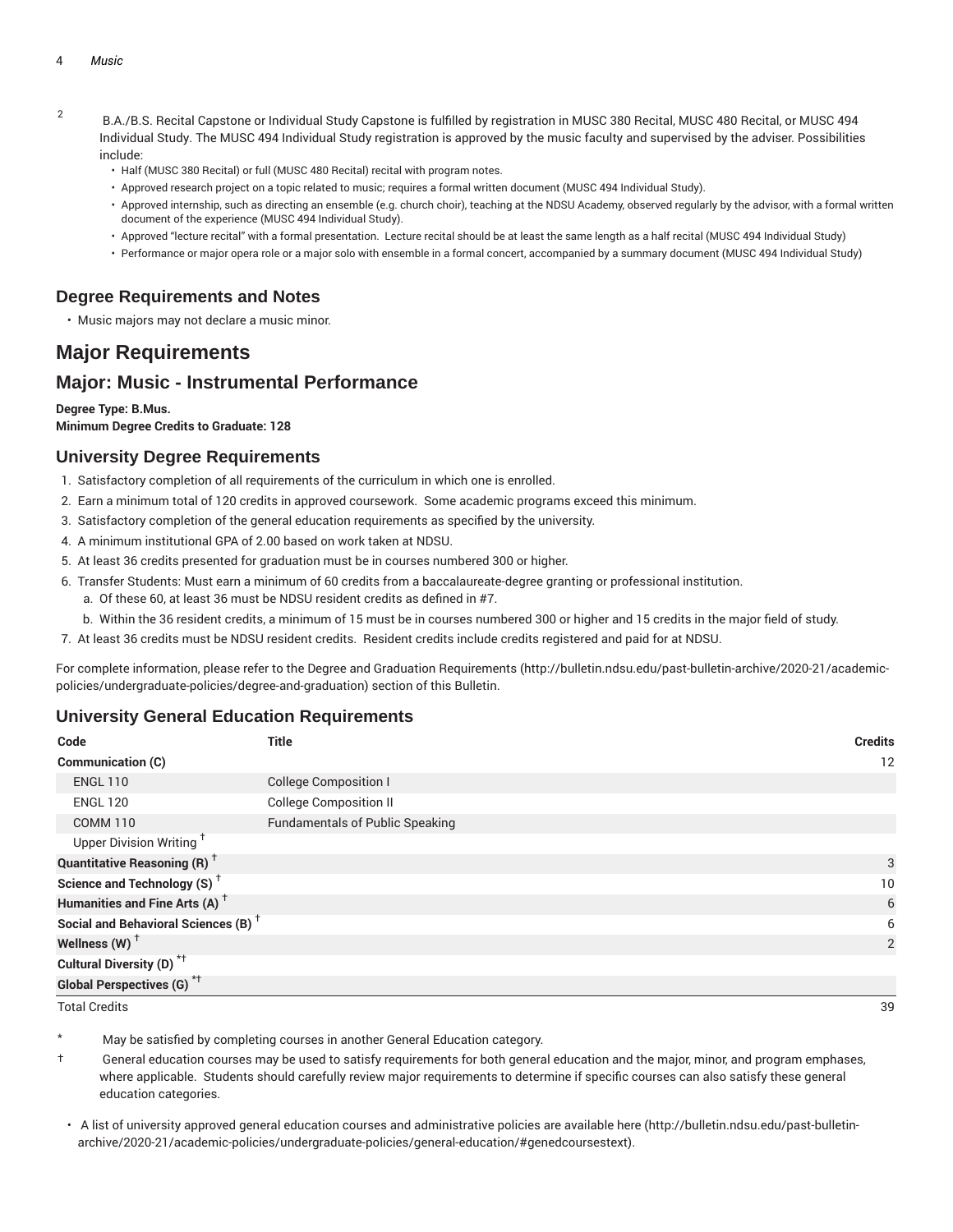## **Major Requirements**

| Code                                                  | <b>Title</b>                                                                                                                        | <b>Credits</b> |
|-------------------------------------------------------|-------------------------------------------------------------------------------------------------------------------------------------|----------------|
| <b>Music Core Requirements</b>                        |                                                                                                                                     |                |
| <b>MUSC 103</b>                                       | Introduction to Music History (May satisfy general education category A)                                                            | 3              |
| <b>MUSC 130</b>                                       | Theory and Analysis I                                                                                                               | 3              |
| <b>MUSC 131</b>                                       | Theory and Analysis II                                                                                                              | 3              |
| <b>MUSC 132</b>                                       | Ear Training & Sight Singing I                                                                                                      | 1              |
| <b>MUSC 133</b>                                       | Ear Training & Sight Singing II                                                                                                     | 1              |
| <b>MUSC 189</b>                                       | Skills for Academic Success <sup>1</sup>                                                                                            | 1              |
| <b>MUSC 230</b>                                       | Theory and Analysis III                                                                                                             | 3              |
| <b>MUSC 231</b>                                       | Theory and Analysis IV                                                                                                              | 3              |
| <b>MUSC 232</b>                                       | Ear Training & Sight Singing III                                                                                                    | $\mathbf{1}$   |
| <b>MUSC 233</b>                                       | Ear Training & Sight Singing IV                                                                                                     | 1              |
| <b>MUSC 250</b>                                       | <b>Basic Conducting</b>                                                                                                             | $\overline{2}$ |
| <b>MUSC 340</b>                                       | Music History I                                                                                                                     | 3              |
| <b>MUSC 341</b>                                       | <b>Music History II</b>                                                                                                             | 3              |
| <b>MUSC 380</b>                                       | Recital                                                                                                                             | 1              |
| <b>MUSC 385</b>                                       | Music Entrepreneurship                                                                                                              | 3              |
| <b>MUSC 480</b>                                       | Recital                                                                                                                             | 1              |
| Advanced Theory - select 2 of the following 3 courses |                                                                                                                                     | 6              |
| <b>MUSC 411</b>                                       | Form and Analysis                                                                                                                   |                |
| <b>MUSC 430</b>                                       | Counterpoint                                                                                                                        |                |
| <b>MUSC 431</b>                                       | <b>Contemporary Harmonic Techniques</b>                                                                                             |                |
| Pedagogy: Select 2 credits from the following:        |                                                                                                                                     | $\overline{2}$ |
| <b>MUSC 173</b>                                       | <b>Supplementary Applied Study</b>                                                                                                  |                |
| <b>MUSC 273</b>                                       | <b>Supplementary Applied Study</b>                                                                                                  |                |
| <b>MUSC 373</b>                                       | <b>Supplementary Applied Study</b>                                                                                                  |                |
| <b>MUSC 473</b>                                       | <b>Supplementary Applied Study</b>                                                                                                  |                |
|                                                       | Applied Music: Select 22 credits from the following: (2 semesters each of 100 level, 200 level, 300 level; 1 semester of 400 level) | 22             |
| <b>Wind Instruments:</b>                              |                                                                                                                                     |                |
| <b>MUSC 168</b>                                       | <b>Applied Wind Instruments</b>                                                                                                     | 1              |
| <b>MUSC 173</b>                                       | Supplementary Applied Study (1-2 credits)                                                                                           |                |
| <b>MUSC 268</b>                                       | Applied Wind Instruments                                                                                                            | $\mathbf{1}$   |
| <b>MUSC 273</b>                                       | Supplementary Applied Study (1-2 credits)                                                                                           |                |
| <b>MUSC 368</b>                                       | <b>Applied Wind Instruments</b>                                                                                                     | 1              |
| <b>MUSC 373</b>                                       | Supplementary Applied Study (2-3 credits)                                                                                           |                |
| <b>MUSC 468</b>                                       | Applied Wind Instruments                                                                                                            | 1              |
| <b>MUSC 473</b>                                       | Supplementary Applied Study (3-4 credits)                                                                                           |                |
| <b>Percussion:</b>                                    |                                                                                                                                     |                |
| <b>MUSC 169</b>                                       | <b>Applied Percussion Instruments</b>                                                                                               | 1              |
| <b>MUSC 173</b>                                       | Supplementary Applied Study (1-2 credits)                                                                                           |                |
| <b>MUSC 269</b>                                       | <b>Applied Percussion Instruments</b>                                                                                               | 1              |
| <b>MUSC 273</b>                                       | Supplementary Applied Study (1-2 credits)                                                                                           |                |
| <b>MUSC 369</b>                                       | <b>Applied Percussion Instruments</b>                                                                                               | $\mathbf{1}$   |
| <b>MUSC 373</b>                                       | Supplementary Applied Study (2-3 credits)                                                                                           |                |
| <b>MUSC 469</b>                                       | <b>Applied Percussion Instruments</b>                                                                                               | 1              |
| <b>MUSC 473</b>                                       | Supplementary Applied Study (3-4 credits)                                                                                           |                |
| <b>Upper Strings:</b>                                 |                                                                                                                                     |                |
| <b>MUSC 170</b>                                       | <b>Applied Upper Strings</b>                                                                                                        | 1              |
| <b>MUSC 173</b>                                       | Supplementary Applied Study (1-2 credits)                                                                                           |                |
|                                                       |                                                                                                                                     |                |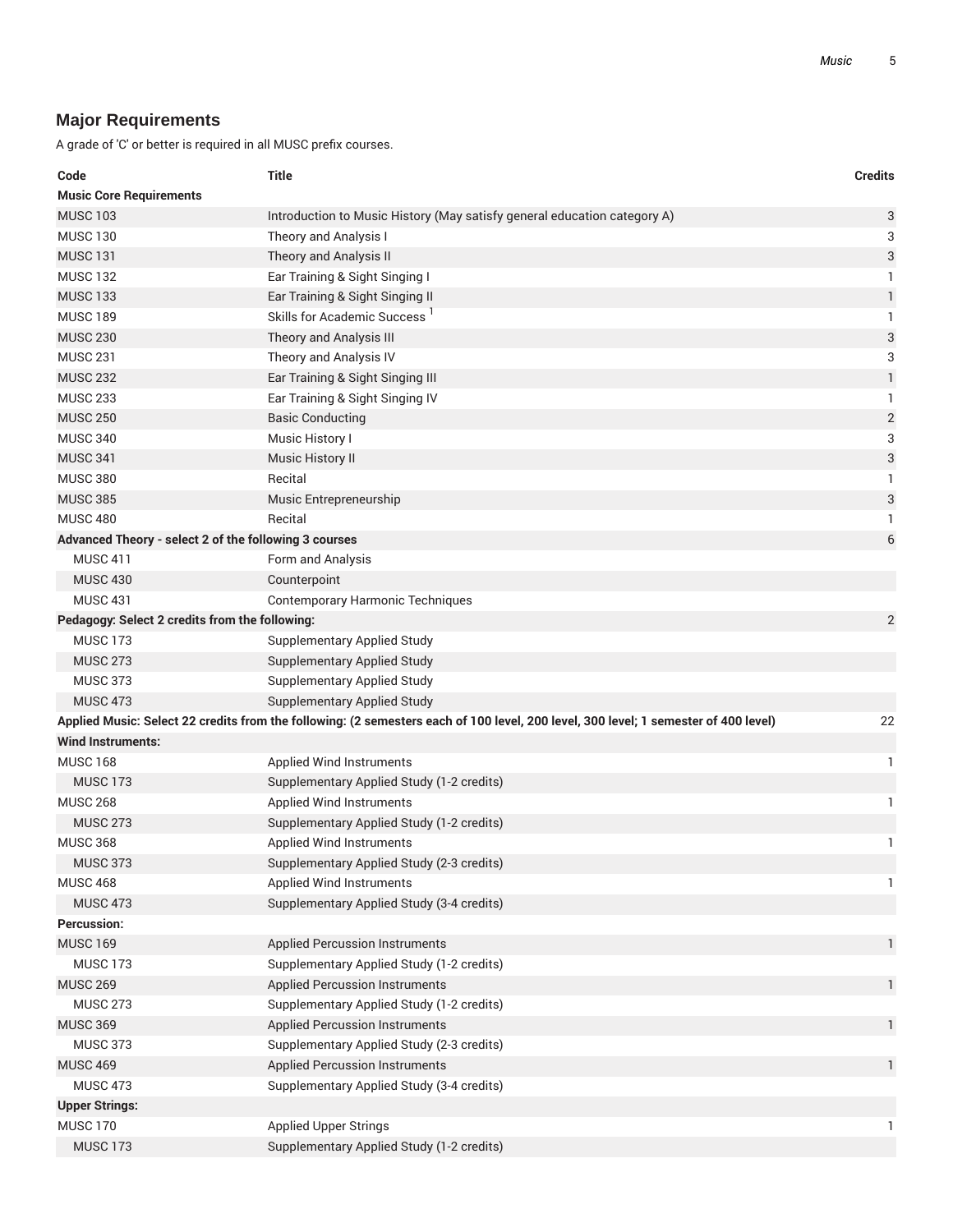| <b>MUSC 270</b>                                       | <b>Applied Upper Strings</b>                                  | 1              |
|-------------------------------------------------------|---------------------------------------------------------------|----------------|
| <b>MUSC 273</b>                                       | Supplementary Applied Study (1-2 credits)                     |                |
| <b>MUSC 370</b>                                       | <b>Applied Upper Strings</b>                                  | 1              |
| <b>MUSC 373</b>                                       | Supplementary Applied Study (2-3 credits)                     |                |
| <b>MUSC 470</b>                                       | <b>Applied Upper Strings</b>                                  | 1              |
| <b>MUSC 473</b>                                       | Supplementary Applied Study (3-4 credits)                     |                |
| <b>Lower Strings:</b>                                 |                                                               |                |
| <b>MUSC 171</b>                                       | <b>Applied Lower Strings</b>                                  | $\mathbf{1}$   |
| <b>MUSC 173</b>                                       | Supplementary Applied Study (1-2 credits)                     |                |
| <b>MUSC 271</b>                                       | <b>Applied Lower Strings</b>                                  | $\mathbf{1}$   |
| <b>MUSC 273</b>                                       | Supplementary Applied Study (1-2 credits)                     |                |
| <b>MUSC 371</b>                                       | <b>Applied Lower Strings</b>                                  | $\mathbf{1}$   |
| <b>MUSC 373</b>                                       | Supplementary Applied Study (2-3 credits)                     |                |
| <b>MUSC 471</b>                                       | <b>Applied Lower Strings</b>                                  | $\mathbf{1}$   |
| <b>MUSC 473</b>                                       | Supplementary Applied Study (3-4 credits)                     |                |
| Guitar:                                               |                                                               |                |
| <b>MUSC 172</b>                                       | <b>Applied Guitar</b>                                         | 1              |
| <b>MUSC 173</b>                                       | Supplementary Applied Study (1-2 credits)                     |                |
| <b>MUSC 272</b>                                       | <b>Applied Guitar</b>                                         | -1             |
| <b>MUSC 273</b>                                       | Supplementary Applied Study (1-2 credits)                     |                |
| <b>MUSC 372</b>                                       | <b>Applied Guitar</b>                                         | 1              |
| <b>MUSC 373</b>                                       | Supplementary Applied Study (2-3 credits)                     |                |
| <b>MUSC 472</b>                                       | <b>Applied Guitar</b>                                         | 1              |
| <b>MUSC 473</b>                                       | Supplementary Applied Study (3-4 credits)                     |                |
| <b>Instrumental Track</b>                             |                                                               |                |
| <b>MUSC 331</b>                                       | Instrumental Arranging                                        | $\overline{c}$ |
| <b>MUSC 344</b>                                       | <b>Wind Band Literature</b>                                   | $\overline{2}$ |
| <b>MUSC 441</b>                                       | Symphonic Literature                                          | $\sqrt{2}$     |
| <b>Applied Piano: Class or individual study</b>       |                                                               | 4              |
| <b>MUSC 160</b>                                       | Piano Class I (Up to 2 semesters of MUSC 165 with permission) |                |
| or MUSC 165                                           | <b>Applied Piano</b>                                          |                |
| <b>MUSC 161</b>                                       | Piano Class II                                                |                |
| <b>MUSC 260</b>                                       | Piano Class III                                               |                |
| <b>MUSC 261</b>                                       | Piano Class IV                                                |                |
| Jazz Studies: Select 4 credits from the following:    |                                                               |                |
| <b>MUSC 311</b>                                       | Jazz Ensemble                                                 |                |
| <b>MUSC 357</b>                                       | Marching Band Methods and Techniques                          |                |
| <b>MUSC 364</b>                                       | Jazz Improvisation                                            |                |
| <b>MUSC 384</b>                                       | Composition I                                                 |                |
| <b>MUSC 484</b>                                       | Composition II                                                |                |
| Major Ensemble: Select 8 credits from the following:  |                                                               | 8              |
| <b>MUSC 303</b>                                       | Wind Symphony (or as approved by adviser)                     |                |
| <b>MUSC 304</b>                                       | University Symphony Orchestra (for string majors)             |                |
| Minor Ensembles: Select 4 credits from the following: |                                                               | 4              |
| <b>MUSC 111</b>                                       | <b>Marching Band</b>                                          |                |
| <b>MUSC 112</b>                                       | <b>University Band</b>                                        |                |
| <b>MUSC 311</b>                                       | Jazz Ensemble                                                 |                |
| <b>MUSC 314</b>                                       | <b>Brass Chamber Ensemble</b>                                 |                |
| <b>MUSC 315</b>                                       | <b>Woodwind Chamber Ensemble</b>                              |                |
| <b>MUSC 316</b>                                       | <b>String Chamber Ensemble</b>                                |                |
| <b>MUSC 318</b>                                       | Mixed Chamber Ensemble                                        |                |
| <b>MUSC 322</b>                                       | Jazz Combo                                                    |                |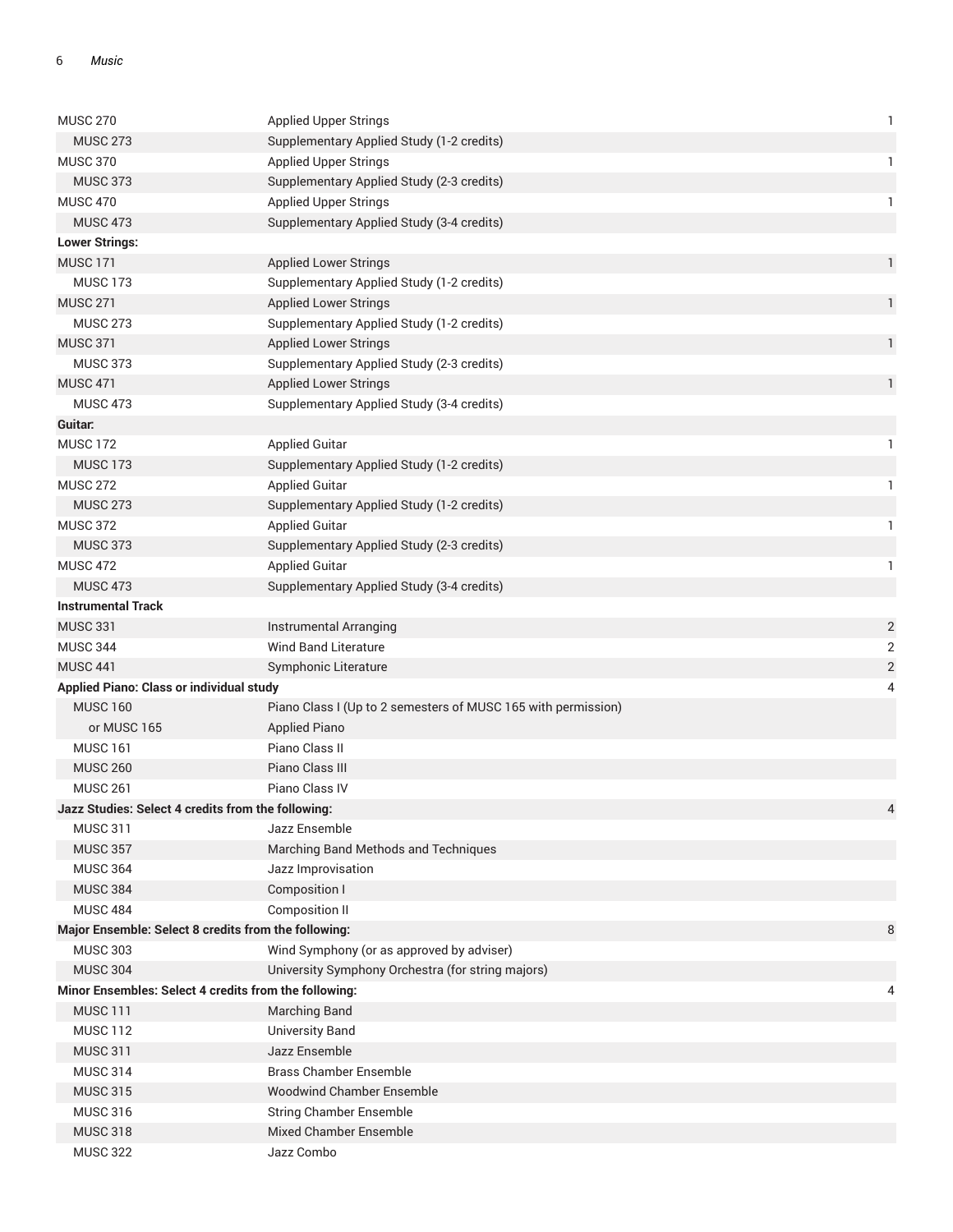Or as approved by adviser

|                      | Performance Attendance: Must enroll 5 different semesters |    |
|----------------------|-----------------------------------------------------------|----|
| <b>MUSC 180</b>      | Performance Attendance                                    |    |
| <b>Total Credits</b> |                                                           | 89 |

<sup>1</sup> MUSC 189 is only required for first-time, first-year students--A first-time, first-year student is defined as a student who has not yet completed a college course as a college student. Students that are not first-time, first-year students that either transfer into the university or change their major are not required to take MUSC 189.

#### **Degree Notes**

• Music majors may not declare a music minor.

## **Major Requirements**

## **Major: Music - Piano Performance**

#### **Degree Type: B.Mus.**

**Minimum Degree Credits to Graduate: 128**

## **University Degree Requirements**

- 1. Satisfactory completion of all requirements of the curriculum in which one is enrolled.
- 2. Earn a minimum total of 120 credits in approved coursework. Some academic programs exceed this minimum.
- 3. Satisfactory completion of the general education requirements as specified by the university.
- 4. A minimum institutional GPA of 2.00 based on work taken at NDSU.
- 5. At least 36 credits presented for graduation must be in courses numbered 300 or higher.
- 6. Transfer Students: Must earn a minimum of 60 credits from a baccalaureate-degree granting or professional institution.
	- a. Of these 60, at least 36 must be NDSU resident credits as defined in #7.
	- b. Within the 36 resident credits, a minimum of 15 must be in courses numbered 300 or higher and 15 credits in the major field of study.
- 7. At least 36 credits must be NDSU resident credits. Resident credits include credits registered and paid for at NDSU.

For complete information, please refer to the Degree and Graduation Requirements (http://bulletin.ndsu.edu/past-bulletin-archive/2020-21/academicpolicies/undergraduate-policies/degree-and-graduation) section of this Bulletin.

## **University General Education Requirements**

| Code                                            | <b>Title</b>                           | <b>Credits</b> |
|-------------------------------------------------|----------------------------------------|----------------|
| Communication (C)                               |                                        | 12             |
| <b>ENGL 110</b>                                 | <b>College Composition I</b>           |                |
| <b>ENGL 120</b>                                 | <b>College Composition II</b>          |                |
| <b>COMM 110</b>                                 | <b>Fundamentals of Public Speaking</b> |                |
| Upper Division Writing <sup>+</sup>             |                                        |                |
| <b>Quantitative Reasoning (R)</b> <sup>†</sup>  |                                        | 3              |
| Science and Technology (S) <sup>+</sup>         |                                        | 10             |
| Humanities and Fine Arts (A) <sup>+</sup>       |                                        | 6              |
| Social and Behavioral Sciences (B) <sup>+</sup> |                                        | 6              |
| Wellness (W) $^{\dagger}$                       |                                        | 2              |
| Cultural Diversity (D) <sup>*†</sup>            |                                        |                |
| <b>Global Perspectives (G)</b> <sup>*†</sup>    |                                        |                |

Total Credits 39

May be satisfied by completing courses in another General Education category.

† General education courses may be used to satisfy requirements for both general education and the major, minor, and program emphases, where applicable. Students should carefully review major requirements to determine if specific courses can also satisfy these general education categories.

• A list of university approved general education courses and administrative policies are available here (http://bulletin.ndsu.edu/past-bulletinarchive/2020-21/academic-policies/undergraduate-policies/general-education/#genedcoursestext).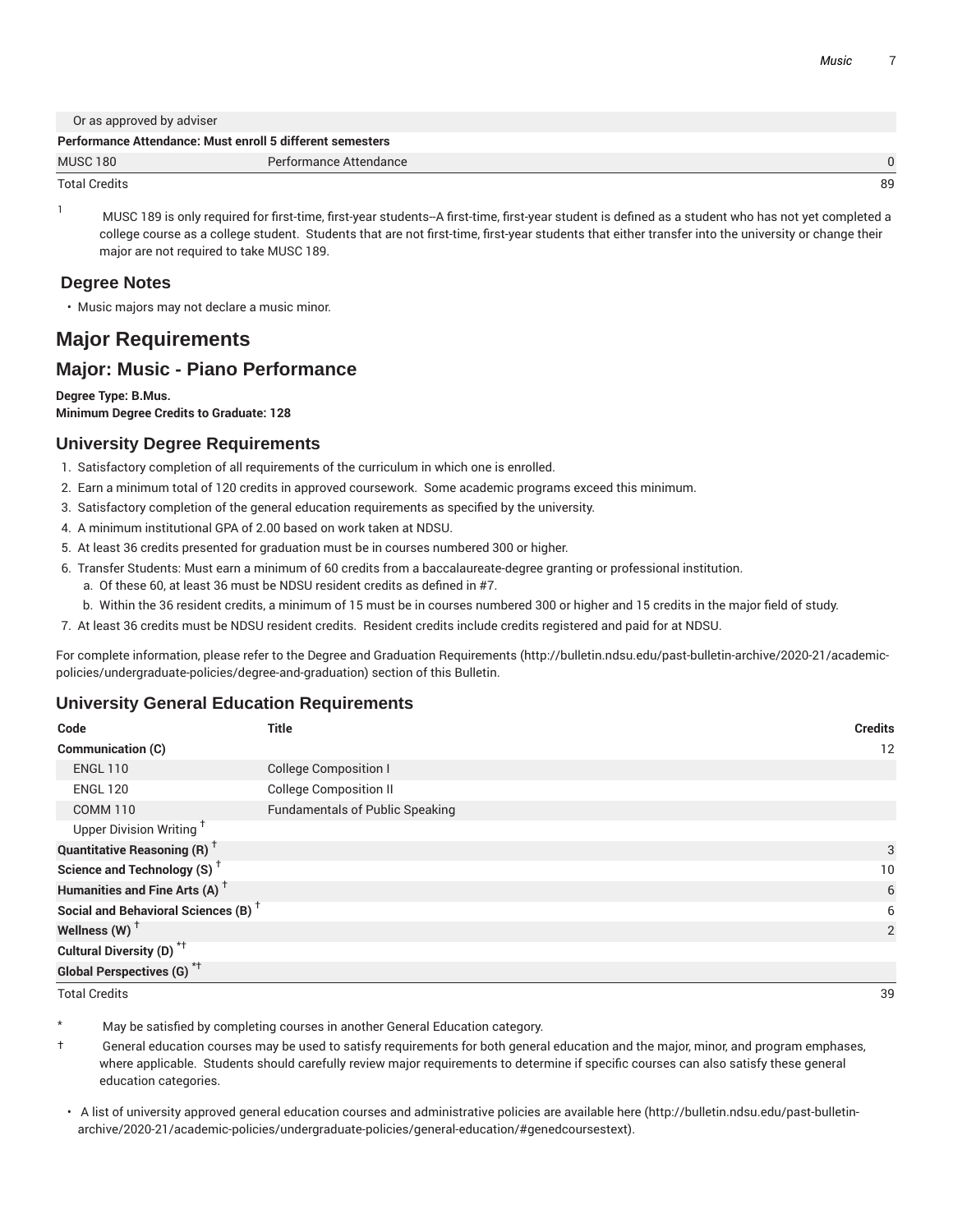## **Major Requirements**

| 3<br>Introduction to Music History (May satisfy general education category A)<br>3<br>Theory and Analysis I<br>3<br>Theory and Analysis II<br>Ear Training & Sight Singing I<br>1<br>$\mathbf{1}$<br>Ear Training & Sight Singing II<br>Skills for Academic Success <sup>1</sup><br>1<br>3<br>Theory and Analysis III<br>3<br>Theory and Analysis IV<br>$\mathbf{1}$<br>Ear Training & Sight Singing III<br>Ear Training & Sight Singing IV<br>1<br>$\sqrt{2}$<br><b>Basic Conducting</b><br>3<br>Music History I<br>3<br>Music History II<br>3<br>Music Entrepreneurship<br>3<br>Form and Analysis<br>3<br>Counterpoint<br>3<br><b>Contemporary Harmonic Techniques</b><br>Recital<br>1<br>Recital<br>$\mathbf{1}$<br>Applied Music: Select 22 credits from the following:<br>22<br><b>MUSC 165</b><br><b>Applied Piano</b><br><b>MUSC 173</b><br><b>Supplementary Applied Study</b><br><b>MUSC 265</b><br><b>Applied Piano</b><br><b>MUSC 273</b><br><b>Supplementary Applied Study</b><br><b>MUSC 365</b><br><b>Applied Piano</b><br><b>MUSC 373</b><br><b>Supplementary Applied Study</b><br><b>Applied Piano</b><br><b>MUSC 465</b><br><b>MUSC 473</b><br><b>Supplementary Applied Study</b><br><b>Piano Track</b><br><b>MUSC 443</b><br>Keyboard Literature (Take two times.)<br>6<br>$\sqrt{2}$<br>Additional Literature: Select one of the following:<br><b>MUSC 344</b><br><b>Wind Band Literature</b><br><b>MUSC 346</b><br>Survey/Vocal Literature<br><b>MUSC 441</b><br>Symphonic Literature<br><b>MUSC 442</b><br>Opera Literature<br>Pedagogy:<br><b>MUSC 423</b><br>Piano Pedagogy I<br>2<br><b>MUSC 424</b><br>Piano Pedagogy II<br>2<br>Jazz Studies: Select 2 credits from the following:<br>$\overline{2}$<br><b>MUSC 311</b><br>Jazz Ensemble<br><b>MUSC 322</b><br>Jazz Combo | Code                           | <b>Title</b> | <b>Credits</b> |
|----------------------------------------------------------------------------------------------------------------------------------------------------------------------------------------------------------------------------------------------------------------------------------------------------------------------------------------------------------------------------------------------------------------------------------------------------------------------------------------------------------------------------------------------------------------------------------------------------------------------------------------------------------------------------------------------------------------------------------------------------------------------------------------------------------------------------------------------------------------------------------------------------------------------------------------------------------------------------------------------------------------------------------------------------------------------------------------------------------------------------------------------------------------------------------------------------------------------------------------------------------------------------------------------------------------------------------------------------------------------------------------------------------------------------------------------------------------------------------------------------------------------------------------------------------------------------------------------------------------------------------------------------------------------------------------------------------------------------------------------------------------------------------------------------|--------------------------------|--------------|----------------|
|                                                                                                                                                                                                                                                                                                                                                                                                                                                                                                                                                                                                                                                                                                                                                                                                                                                                                                                                                                                                                                                                                                                                                                                                                                                                                                                                                                                                                                                                                                                                                                                                                                                                                                                                                                                                    | <b>Music Core Requirements</b> |              |                |
|                                                                                                                                                                                                                                                                                                                                                                                                                                                                                                                                                                                                                                                                                                                                                                                                                                                                                                                                                                                                                                                                                                                                                                                                                                                                                                                                                                                                                                                                                                                                                                                                                                                                                                                                                                                                    | <b>MUSC 103</b>                |              |                |
|                                                                                                                                                                                                                                                                                                                                                                                                                                                                                                                                                                                                                                                                                                                                                                                                                                                                                                                                                                                                                                                                                                                                                                                                                                                                                                                                                                                                                                                                                                                                                                                                                                                                                                                                                                                                    | <b>MUSC 130</b>                |              |                |
|                                                                                                                                                                                                                                                                                                                                                                                                                                                                                                                                                                                                                                                                                                                                                                                                                                                                                                                                                                                                                                                                                                                                                                                                                                                                                                                                                                                                                                                                                                                                                                                                                                                                                                                                                                                                    | <b>MUSC 131</b>                |              |                |
|                                                                                                                                                                                                                                                                                                                                                                                                                                                                                                                                                                                                                                                                                                                                                                                                                                                                                                                                                                                                                                                                                                                                                                                                                                                                                                                                                                                                                                                                                                                                                                                                                                                                                                                                                                                                    | <b>MUSC 132</b>                |              |                |
|                                                                                                                                                                                                                                                                                                                                                                                                                                                                                                                                                                                                                                                                                                                                                                                                                                                                                                                                                                                                                                                                                                                                                                                                                                                                                                                                                                                                                                                                                                                                                                                                                                                                                                                                                                                                    | <b>MUSC 133</b>                |              |                |
|                                                                                                                                                                                                                                                                                                                                                                                                                                                                                                                                                                                                                                                                                                                                                                                                                                                                                                                                                                                                                                                                                                                                                                                                                                                                                                                                                                                                                                                                                                                                                                                                                                                                                                                                                                                                    | <b>MUSC 189</b>                |              |                |
|                                                                                                                                                                                                                                                                                                                                                                                                                                                                                                                                                                                                                                                                                                                                                                                                                                                                                                                                                                                                                                                                                                                                                                                                                                                                                                                                                                                                                                                                                                                                                                                                                                                                                                                                                                                                    | <b>MUSC 230</b>                |              |                |
|                                                                                                                                                                                                                                                                                                                                                                                                                                                                                                                                                                                                                                                                                                                                                                                                                                                                                                                                                                                                                                                                                                                                                                                                                                                                                                                                                                                                                                                                                                                                                                                                                                                                                                                                                                                                    | <b>MUSC 231</b>                |              |                |
|                                                                                                                                                                                                                                                                                                                                                                                                                                                                                                                                                                                                                                                                                                                                                                                                                                                                                                                                                                                                                                                                                                                                                                                                                                                                                                                                                                                                                                                                                                                                                                                                                                                                                                                                                                                                    | <b>MUSC 232</b>                |              |                |
|                                                                                                                                                                                                                                                                                                                                                                                                                                                                                                                                                                                                                                                                                                                                                                                                                                                                                                                                                                                                                                                                                                                                                                                                                                                                                                                                                                                                                                                                                                                                                                                                                                                                                                                                                                                                    | <b>MUSC 233</b>                |              |                |
|                                                                                                                                                                                                                                                                                                                                                                                                                                                                                                                                                                                                                                                                                                                                                                                                                                                                                                                                                                                                                                                                                                                                                                                                                                                                                                                                                                                                                                                                                                                                                                                                                                                                                                                                                                                                    | <b>MUSC 250</b>                |              |                |
|                                                                                                                                                                                                                                                                                                                                                                                                                                                                                                                                                                                                                                                                                                                                                                                                                                                                                                                                                                                                                                                                                                                                                                                                                                                                                                                                                                                                                                                                                                                                                                                                                                                                                                                                                                                                    | <b>MUSC 340</b>                |              |                |
|                                                                                                                                                                                                                                                                                                                                                                                                                                                                                                                                                                                                                                                                                                                                                                                                                                                                                                                                                                                                                                                                                                                                                                                                                                                                                                                                                                                                                                                                                                                                                                                                                                                                                                                                                                                                    | <b>MUSC 341</b>                |              |                |
|                                                                                                                                                                                                                                                                                                                                                                                                                                                                                                                                                                                                                                                                                                                                                                                                                                                                                                                                                                                                                                                                                                                                                                                                                                                                                                                                                                                                                                                                                                                                                                                                                                                                                                                                                                                                    | <b>MUSC 385</b>                |              |                |
|                                                                                                                                                                                                                                                                                                                                                                                                                                                                                                                                                                                                                                                                                                                                                                                                                                                                                                                                                                                                                                                                                                                                                                                                                                                                                                                                                                                                                                                                                                                                                                                                                                                                                                                                                                                                    | <b>MUSC 411</b>                |              |                |
|                                                                                                                                                                                                                                                                                                                                                                                                                                                                                                                                                                                                                                                                                                                                                                                                                                                                                                                                                                                                                                                                                                                                                                                                                                                                                                                                                                                                                                                                                                                                                                                                                                                                                                                                                                                                    | <b>MUSC 430</b>                |              |                |
|                                                                                                                                                                                                                                                                                                                                                                                                                                                                                                                                                                                                                                                                                                                                                                                                                                                                                                                                                                                                                                                                                                                                                                                                                                                                                                                                                                                                                                                                                                                                                                                                                                                                                                                                                                                                    | <b>MUSC 431</b>                |              |                |
|                                                                                                                                                                                                                                                                                                                                                                                                                                                                                                                                                                                                                                                                                                                                                                                                                                                                                                                                                                                                                                                                                                                                                                                                                                                                                                                                                                                                                                                                                                                                                                                                                                                                                                                                                                                                    | <b>MUSC 380</b>                |              |                |
|                                                                                                                                                                                                                                                                                                                                                                                                                                                                                                                                                                                                                                                                                                                                                                                                                                                                                                                                                                                                                                                                                                                                                                                                                                                                                                                                                                                                                                                                                                                                                                                                                                                                                                                                                                                                    | <b>MUSC 480</b>                |              |                |
|                                                                                                                                                                                                                                                                                                                                                                                                                                                                                                                                                                                                                                                                                                                                                                                                                                                                                                                                                                                                                                                                                                                                                                                                                                                                                                                                                                                                                                                                                                                                                                                                                                                                                                                                                                                                    |                                |              |                |
|                                                                                                                                                                                                                                                                                                                                                                                                                                                                                                                                                                                                                                                                                                                                                                                                                                                                                                                                                                                                                                                                                                                                                                                                                                                                                                                                                                                                                                                                                                                                                                                                                                                                                                                                                                                                    |                                |              |                |
|                                                                                                                                                                                                                                                                                                                                                                                                                                                                                                                                                                                                                                                                                                                                                                                                                                                                                                                                                                                                                                                                                                                                                                                                                                                                                                                                                                                                                                                                                                                                                                                                                                                                                                                                                                                                    |                                |              |                |
|                                                                                                                                                                                                                                                                                                                                                                                                                                                                                                                                                                                                                                                                                                                                                                                                                                                                                                                                                                                                                                                                                                                                                                                                                                                                                                                                                                                                                                                                                                                                                                                                                                                                                                                                                                                                    |                                |              |                |
|                                                                                                                                                                                                                                                                                                                                                                                                                                                                                                                                                                                                                                                                                                                                                                                                                                                                                                                                                                                                                                                                                                                                                                                                                                                                                                                                                                                                                                                                                                                                                                                                                                                                                                                                                                                                    |                                |              |                |
|                                                                                                                                                                                                                                                                                                                                                                                                                                                                                                                                                                                                                                                                                                                                                                                                                                                                                                                                                                                                                                                                                                                                                                                                                                                                                                                                                                                                                                                                                                                                                                                                                                                                                                                                                                                                    |                                |              |                |
|                                                                                                                                                                                                                                                                                                                                                                                                                                                                                                                                                                                                                                                                                                                                                                                                                                                                                                                                                                                                                                                                                                                                                                                                                                                                                                                                                                                                                                                                                                                                                                                                                                                                                                                                                                                                    |                                |              |                |
|                                                                                                                                                                                                                                                                                                                                                                                                                                                                                                                                                                                                                                                                                                                                                                                                                                                                                                                                                                                                                                                                                                                                                                                                                                                                                                                                                                                                                                                                                                                                                                                                                                                                                                                                                                                                    |                                |              |                |
|                                                                                                                                                                                                                                                                                                                                                                                                                                                                                                                                                                                                                                                                                                                                                                                                                                                                                                                                                                                                                                                                                                                                                                                                                                                                                                                                                                                                                                                                                                                                                                                                                                                                                                                                                                                                    |                                |              |                |
|                                                                                                                                                                                                                                                                                                                                                                                                                                                                                                                                                                                                                                                                                                                                                                                                                                                                                                                                                                                                                                                                                                                                                                                                                                                                                                                                                                                                                                                                                                                                                                                                                                                                                                                                                                                                    |                                |              |                |
|                                                                                                                                                                                                                                                                                                                                                                                                                                                                                                                                                                                                                                                                                                                                                                                                                                                                                                                                                                                                                                                                                                                                                                                                                                                                                                                                                                                                                                                                                                                                                                                                                                                                                                                                                                                                    |                                |              |                |
|                                                                                                                                                                                                                                                                                                                                                                                                                                                                                                                                                                                                                                                                                                                                                                                                                                                                                                                                                                                                                                                                                                                                                                                                                                                                                                                                                                                                                                                                                                                                                                                                                                                                                                                                                                                                    |                                |              |                |
|                                                                                                                                                                                                                                                                                                                                                                                                                                                                                                                                                                                                                                                                                                                                                                                                                                                                                                                                                                                                                                                                                                                                                                                                                                                                                                                                                                                                                                                                                                                                                                                                                                                                                                                                                                                                    |                                |              |                |
|                                                                                                                                                                                                                                                                                                                                                                                                                                                                                                                                                                                                                                                                                                                                                                                                                                                                                                                                                                                                                                                                                                                                                                                                                                                                                                                                                                                                                                                                                                                                                                                                                                                                                                                                                                                                    |                                |              |                |
|                                                                                                                                                                                                                                                                                                                                                                                                                                                                                                                                                                                                                                                                                                                                                                                                                                                                                                                                                                                                                                                                                                                                                                                                                                                                                                                                                                                                                                                                                                                                                                                                                                                                                                                                                                                                    |                                |              |                |
|                                                                                                                                                                                                                                                                                                                                                                                                                                                                                                                                                                                                                                                                                                                                                                                                                                                                                                                                                                                                                                                                                                                                                                                                                                                                                                                                                                                                                                                                                                                                                                                                                                                                                                                                                                                                    |                                |              |                |
|                                                                                                                                                                                                                                                                                                                                                                                                                                                                                                                                                                                                                                                                                                                                                                                                                                                                                                                                                                                                                                                                                                                                                                                                                                                                                                                                                                                                                                                                                                                                                                                                                                                                                                                                                                                                    |                                |              |                |
|                                                                                                                                                                                                                                                                                                                                                                                                                                                                                                                                                                                                                                                                                                                                                                                                                                                                                                                                                                                                                                                                                                                                                                                                                                                                                                                                                                                                                                                                                                                                                                                                                                                                                                                                                                                                    |                                |              |                |
|                                                                                                                                                                                                                                                                                                                                                                                                                                                                                                                                                                                                                                                                                                                                                                                                                                                                                                                                                                                                                                                                                                                                                                                                                                                                                                                                                                                                                                                                                                                                                                                                                                                                                                                                                                                                    |                                |              |                |
|                                                                                                                                                                                                                                                                                                                                                                                                                                                                                                                                                                                                                                                                                                                                                                                                                                                                                                                                                                                                                                                                                                                                                                                                                                                                                                                                                                                                                                                                                                                                                                                                                                                                                                                                                                                                    |                                |              |                |
|                                                                                                                                                                                                                                                                                                                                                                                                                                                                                                                                                                                                                                                                                                                                                                                                                                                                                                                                                                                                                                                                                                                                                                                                                                                                                                                                                                                                                                                                                                                                                                                                                                                                                                                                                                                                    |                                |              |                |
|                                                                                                                                                                                                                                                                                                                                                                                                                                                                                                                                                                                                                                                                                                                                                                                                                                                                                                                                                                                                                                                                                                                                                                                                                                                                                                                                                                                                                                                                                                                                                                                                                                                                                                                                                                                                    |                                |              |                |
| <b>MUSC 358</b><br>Jazz Methods                                                                                                                                                                                                                                                                                                                                                                                                                                                                                                                                                                                                                                                                                                                                                                                                                                                                                                                                                                                                                                                                                                                                                                                                                                                                                                                                                                                                                                                                                                                                                                                                                                                                                                                                                                    |                                |              |                |
| <b>MUSC 364</b><br>Jazz Improvisation                                                                                                                                                                                                                                                                                                                                                                                                                                                                                                                                                                                                                                                                                                                                                                                                                                                                                                                                                                                                                                                                                                                                                                                                                                                                                                                                                                                                                                                                                                                                                                                                                                                                                                                                                              |                                |              |                |
| Major Ensembles: Select 2 credits from the following:<br>2                                                                                                                                                                                                                                                                                                                                                                                                                                                                                                                                                                                                                                                                                                                                                                                                                                                                                                                                                                                                                                                                                                                                                                                                                                                                                                                                                                                                                                                                                                                                                                                                                                                                                                                                         |                                |              |                |
| <b>MUSC 111</b><br>Marching Band                                                                                                                                                                                                                                                                                                                                                                                                                                                                                                                                                                                                                                                                                                                                                                                                                                                                                                                                                                                                                                                                                                                                                                                                                                                                                                                                                                                                                                                                                                                                                                                                                                                                                                                                                                   |                                |              |                |
| <b>MUSC 112</b><br><b>University Band</b>                                                                                                                                                                                                                                                                                                                                                                                                                                                                                                                                                                                                                                                                                                                                                                                                                                                                                                                                                                                                                                                                                                                                                                                                                                                                                                                                                                                                                                                                                                                                                                                                                                                                                                                                                          |                                |              |                |
| <b>MUSC 116</b><br>Cantemus                                                                                                                                                                                                                                                                                                                                                                                                                                                                                                                                                                                                                                                                                                                                                                                                                                                                                                                                                                                                                                                                                                                                                                                                                                                                                                                                                                                                                                                                                                                                                                                                                                                                                                                                                                        |                                |              |                |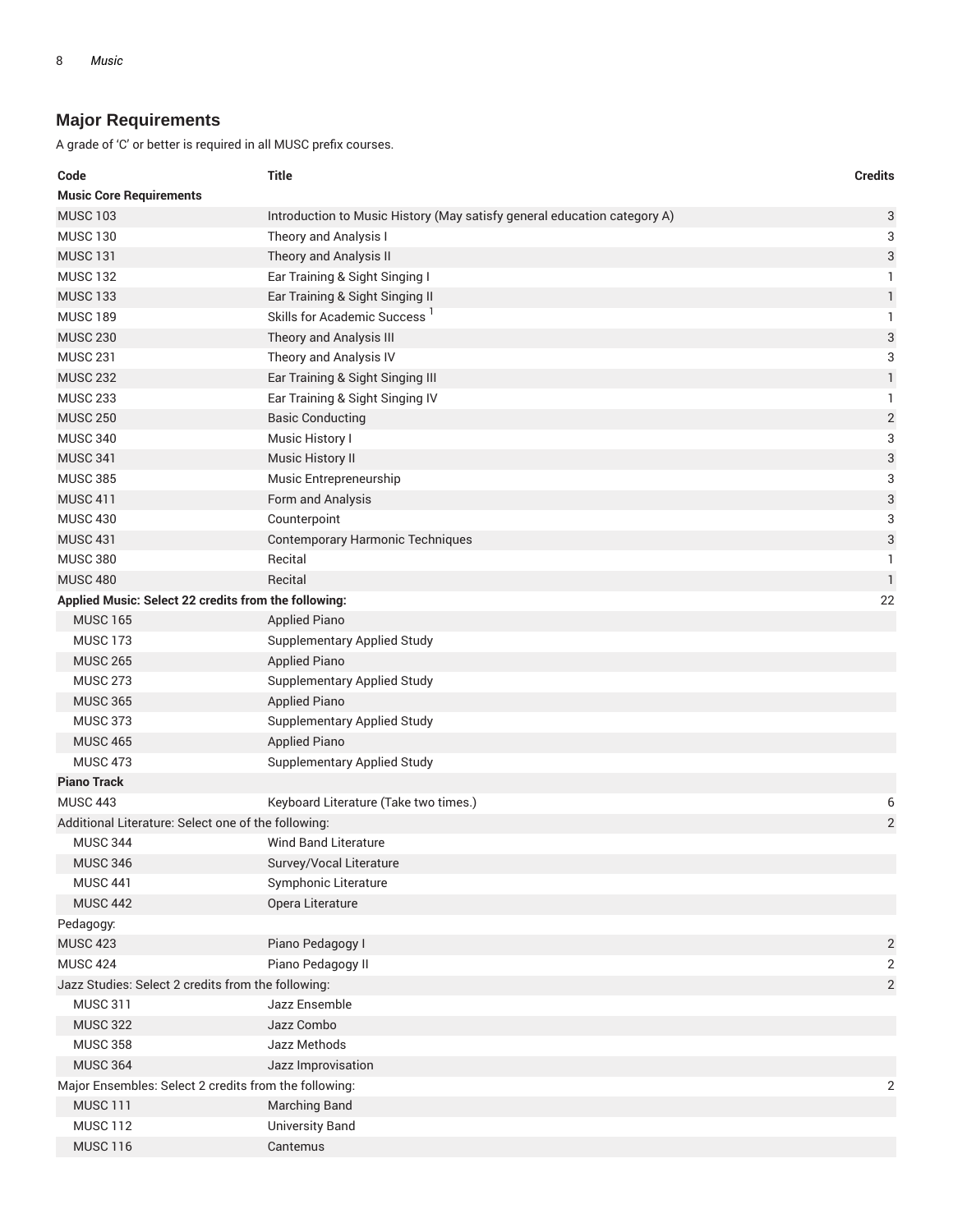| Total Credits                                         |                                                              | 89 |
|-------------------------------------------------------|--------------------------------------------------------------|----|
| <b>MUSC 180</b>                                       | Performance Attendance                                       | 0  |
|                                                       | Performance Attendance: Must enroll in 5 different semesters |    |
| <b>MUSC 494</b>                                       | <b>Individual Study</b>                                      |    |
| <b>MUSC 484</b>                                       | Composition II                                               |    |
| <b>MUSC 384</b>                                       | Composition I                                                |    |
| <b>MUSC 321</b>                                       | Piano Chamber Music                                          |    |
| <b>MUSC 319</b>                                       | Opera Workshop                                               |    |
| Select 3 credits from the following:                  |                                                              | 3  |
| <b>MUSC 322</b>                                       | Jazz Combo                                                   |    |
| <b>MUSC 321</b>                                       | Piano Chamber Music                                          |    |
| <b>MUSC 318</b>                                       | <b>Mixed Chamber Ensemble</b>                                |    |
| <b>MUSC 311</b>                                       | Jazz Ensemble                                                |    |
| Minor Ensembles: Select 6 credits from the following: |                                                              | 6  |
| <b>MUSC 306</b>                                       | <b>Concert Choir</b>                                         |    |
| <b>MUSC 304</b>                                       | University Symphony Orchestra                                |    |
| <b>MUSC 303</b>                                       | Wind Symphony                                                |    |
| <b>MUSC 117</b>                                       | <b>Statesmen of NDSU</b>                                     |    |
|                                                       |                                                              |    |

<sup>1</sup> MUSC <sup>189</sup> is only required for first-time, first-year students--A first-time, first-year student is defined as <sup>a</sup> student who has not yet completed <sup>a</sup> college course as a college student. Students that are not first-time, first-year students that either transfer into the university or change their major are not required to take MUSC 189.

## **Degree Notes**

• Music majors may not declare a music minor.

## **Major Requirements**

## **Major: Music - Vocal Performance**

**Degree Type: B.Mus Minimum Degree Credits to Graduate: 142**

## **University Degree Requirements**

- 1. Satisfactory completion of all requirements of the curriculum in which one is enrolled.
- 2. Earn a minimum total of 120 credits in approved coursework. Some academic programs exceed this minimum.
- 3. Satisfactory completion of the general education requirements as specified by the university.
- 4. A minimum institutional GPA of 2.00 based on work taken at NDSU.
- 5. At least 36 credits presented for graduation must be in courses numbered 300 or higher.
- 6. Transfer Students: Must earn a minimum of 60 credits from a baccalaureate-degree granting or professional institution. a. Of these 60, at least 36 must be NDSU resident credits as defined in #7.
	- b. Within the 36 resident credits, a minimum of 15 must be in courses numbered 300 or higher and 15 credits in the major field of study.
- 7. At least 36 credits must be NDSU resident credits. Resident credits include credits registered and paid for at NDSU.

For complete information, please refer to the Degree and Graduation Requirements (http://bulletin.ndsu.edu/past-bulletin-archive/2020-21/academicpolicies/undergraduate-policies/degree-and-graduation) section of this Bulletin.

#### **University General Education Requirements**

| Code                                           | <b>Title</b>                           | <b>Credits</b> |
|------------------------------------------------|----------------------------------------|----------------|
| <b>Communication (C)</b>                       |                                        | 12             |
| <b>ENGL 110</b>                                | <b>College Composition I</b>           |                |
| <b>ENGL 120</b>                                | <b>College Composition II</b>          |                |
| <b>COMM 110</b>                                | <b>Fundamentals of Public Speaking</b> |                |
| Upper Division Writing <sup>T</sup>            |                                        |                |
| <b>Quantitative Reasoning (R)</b> <sup>†</sup> |                                        | 3              |
| Science and Technology (S) <sup>+</sup>        |                                        | 10             |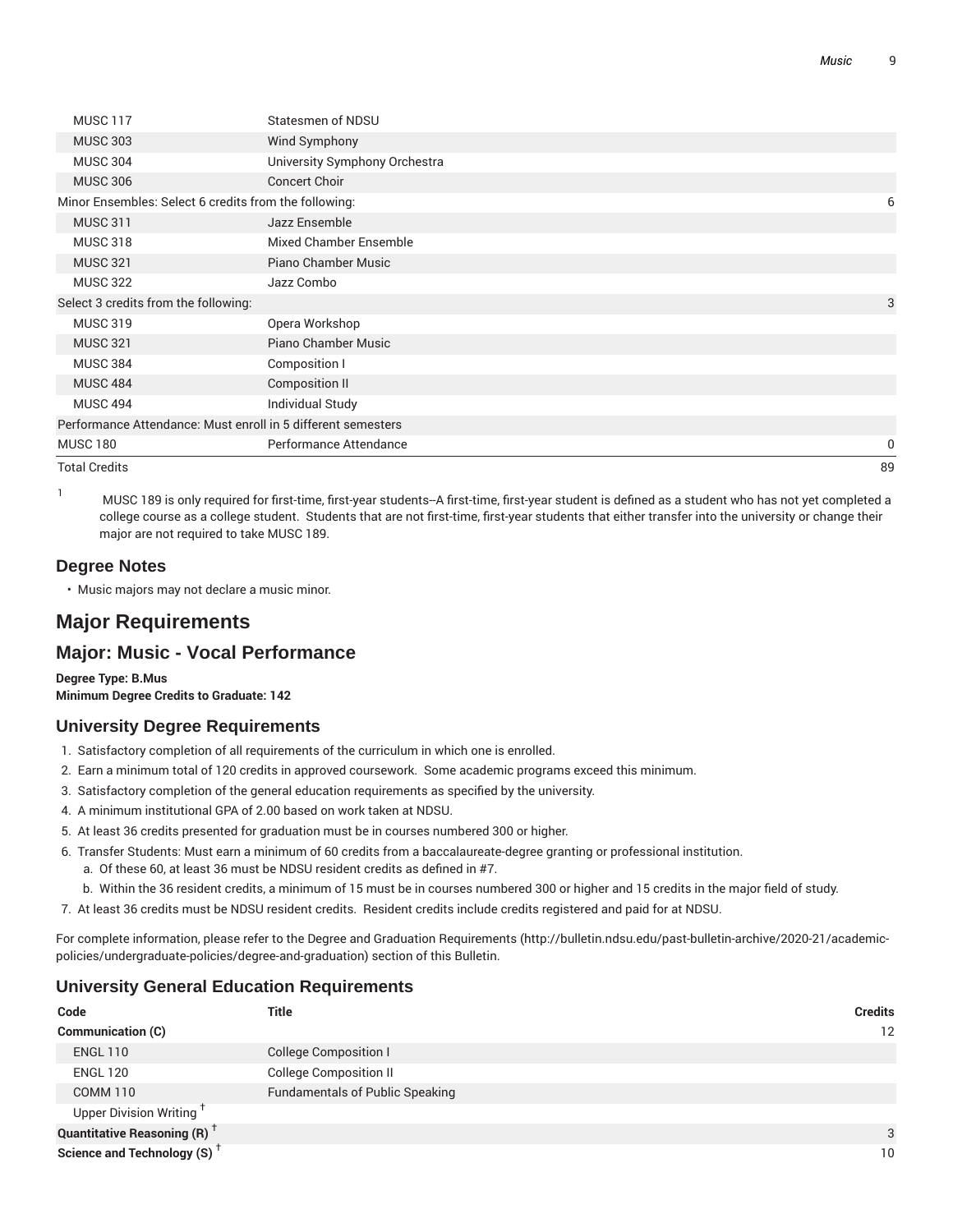| Humanities and Fine Arts (A) $^T$               |   |
|-------------------------------------------------|---|
| Social and Behavioral Sciences (B) <sup>+</sup> | 6 |
| Wellness (W) $^{\top}$                          |   |
| Cultural Diversity (D) <sup>*†</sup>            |   |
| <b>Global Perspectives (G)</b> <sup>*†</sup>    |   |

Total Credits 39

- May be satisfied by completing courses in another General Education category.
- † General education courses may be used to satisfy requirements for both general education and the major, minor, and program emphases, where applicable. Students should carefully review major requirements to determine if specific courses can also satisfy these general education categories.
- A list of university approved general education courses and administrative policies are available here (http://bulletin.ndsu.edu/past-bulletinarchive/2020-21/academic-policies/undergraduate-policies/general-education/#genedcoursestext).

## **Major Requirements**

| Code                                                      | <b>Title</b>                                                                                          | <b>Credits</b>            |  |  |
|-----------------------------------------------------------|-------------------------------------------------------------------------------------------------------|---------------------------|--|--|
| <b>Music Core Requirements</b>                            |                                                                                                       |                           |  |  |
| <b>MUSC 103</b>                                           | Introduction to Music History (May satisfy general education category A)                              | 3                         |  |  |
| <b>MUSC 130</b>                                           | Theory and Analysis I                                                                                 | 3                         |  |  |
| <b>MUSC 131</b>                                           | Theory and Analysis II                                                                                | $\ensuremath{\mathsf{3}}$ |  |  |
| <b>MUSC 132</b>                                           | Ear Training & Sight Singing I                                                                        | $\mathbf{1}$              |  |  |
| <b>MUSC 133</b>                                           | Ear Training & Sight Singing II                                                                       | $\mathbf{1}$              |  |  |
| <b>MUSC 189</b>                                           | Skills for Academic Success <sup>1</sup>                                                              | $\mathbf{1}$              |  |  |
| <b>MUSC 230</b>                                           | Theory and Analysis III                                                                               | $\ensuremath{\mathsf{3}}$ |  |  |
| <b>MUSC 231</b>                                           | Theory and Analysis IV                                                                                | 3                         |  |  |
| <b>MUSC 232</b>                                           | Ear Training & Sight Singing III                                                                      | $\mathbf{1}$              |  |  |
| <b>MUSC 233</b>                                           | Ear Training & Sight Singing IV                                                                       | 1                         |  |  |
| <b>MUSC 250</b>                                           | <b>Basic Conducting</b>                                                                               | $\overline{2}$            |  |  |
| <b>MUSC 340</b>                                           | Music History I                                                                                       | 3                         |  |  |
| <b>MUSC 341</b>                                           | Music History II                                                                                      | $\ensuremath{\mathsf{3}}$ |  |  |
| <b>MUSC 380</b>                                           | Recital                                                                                               | 1                         |  |  |
| <b>MUSC 385</b>                                           | Music Entrepreneurship                                                                                | 3                         |  |  |
| <b>MUSC 480</b>                                           | Recital                                                                                               | 1                         |  |  |
| Advanced Theory - select 2 of the following 3 courses     |                                                                                                       | 6                         |  |  |
| <b>MUSC 411</b>                                           | Form and Analysis                                                                                     |                           |  |  |
| <b>MUSC 430</b>                                           | Counterpoint                                                                                          |                           |  |  |
| <b>MUSC 431</b>                                           | <b>Contemporary Harmonic Techniques</b>                                                               |                           |  |  |
| Applied Music Select 22 credits from the following:<br>22 |                                                                                                       |                           |  |  |
| <b>MUSC 167</b>                                           | <b>Applied Voice</b>                                                                                  | $\mathbf{1}$              |  |  |
| <b>MUSC 173</b>                                           | Supplementary Applied Study (1-2 credits)                                                             |                           |  |  |
| <b>MUSC 267</b>                                           | <b>Applied Voice</b>                                                                                  | 1                         |  |  |
| <b>MUSC 273</b>                                           | Supplementary Applied Study (1-2 credits)                                                             |                           |  |  |
| <b>MUSC 367</b>                                           | <b>Applied Voice</b>                                                                                  | 1                         |  |  |
| <b>MUSC 373</b>                                           | Supplementary Applied Study (2-3 credits)                                                             |                           |  |  |
| <b>MUSC 467</b>                                           | <b>Applied Voice</b>                                                                                  | 1                         |  |  |
| <b>MUSC 473</b>                                           | Supplementary Applied Study (3-4 credits)                                                             |                           |  |  |
| <b>THEA 268</b>                                           | Acting the Song I (Students may take this course instead of 3 credits of Supplementary Applied Study) | 3                         |  |  |
| <b>Vocal Track</b>                                        |                                                                                                       |                           |  |  |
| <b>MUSC 174</b>                                           | Pronunciation for Singers I                                                                           | $\mathbf{1}$              |  |  |
| <b>MUSC 175</b>                                           | Pronunciation for Singers II                                                                          | $\mathbbm{1}$             |  |  |
| <b>MUSC 346</b>                                           | Survey/Vocal Literature                                                                               | $\overline{2}$            |  |  |